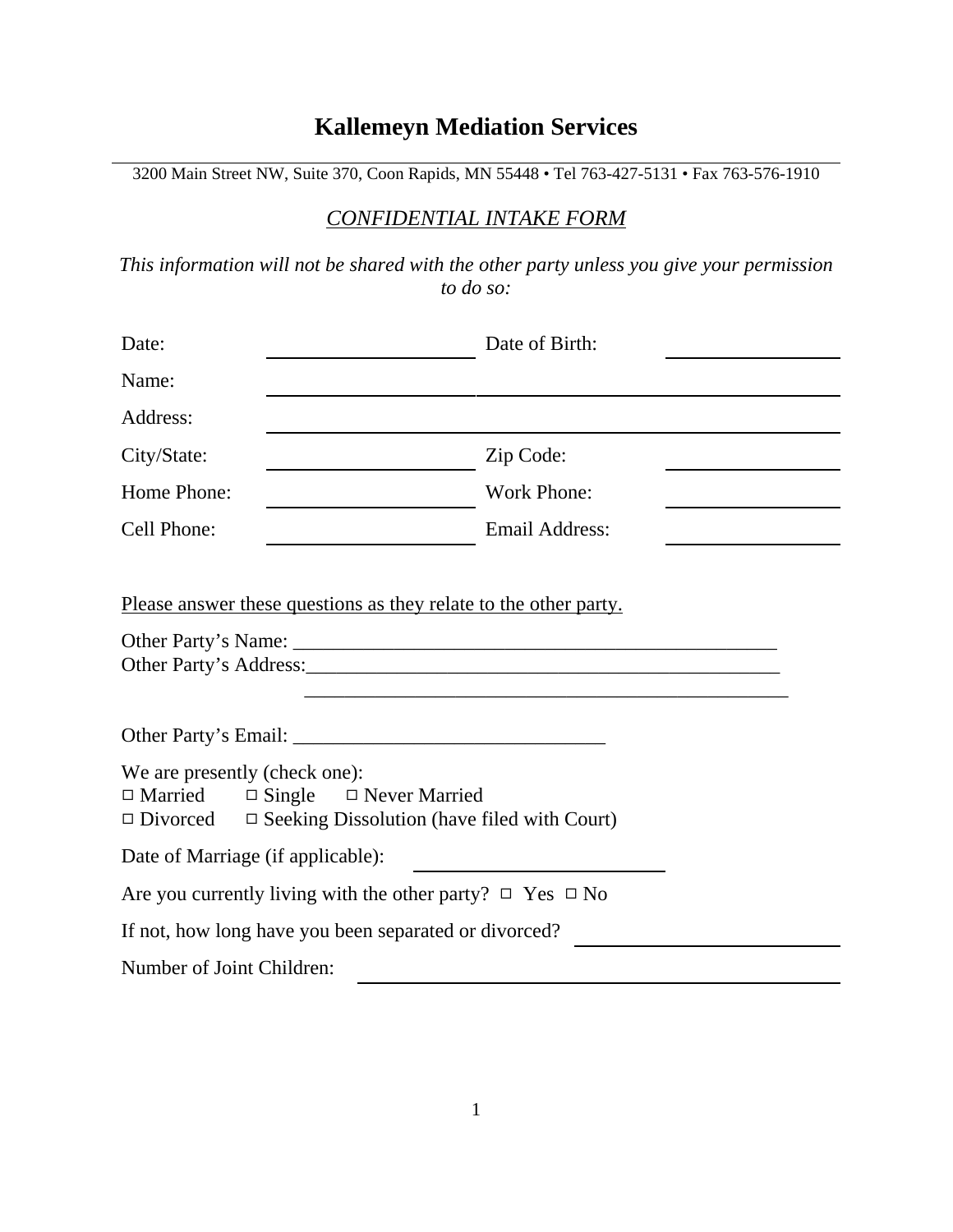Please list *legal* names and birthdates of the minor children in this action:

## NAME: DATE OF BIRTH:

Children are presently living with:

Is there an Order for Protection or Restraining/No Contact Order currently in effect? (Check one)  $\Box$  Yes  $\Box$  No

Was/Is there any abuse in your relationship? (Check one)  $\Box$  Yes  $\Box$  No

Please check all that apply:  $\Box$  Physical  $\Box$  Emotional  $\Box$  Chemical  $\Box$  Alcohol 9 Other\_\_\_\_\_\_\_\_\_\_\_\_\_\_\_\_\_\_\_\_\_\_\_\_\_\_\_\_\_\_\_\_

Are you comfortable meeting with the other party face-to-face during mediation? (Check One)  $\Box$  Yes  $\Box$  No

Please give any explanation you feel is relevant to the situation:

Do you have any concerns about the *present physical safety* of yourself or your children in relation to your partner? (Check One)  $\Box$  Yes  $\Box$  No

If yes, please explain: